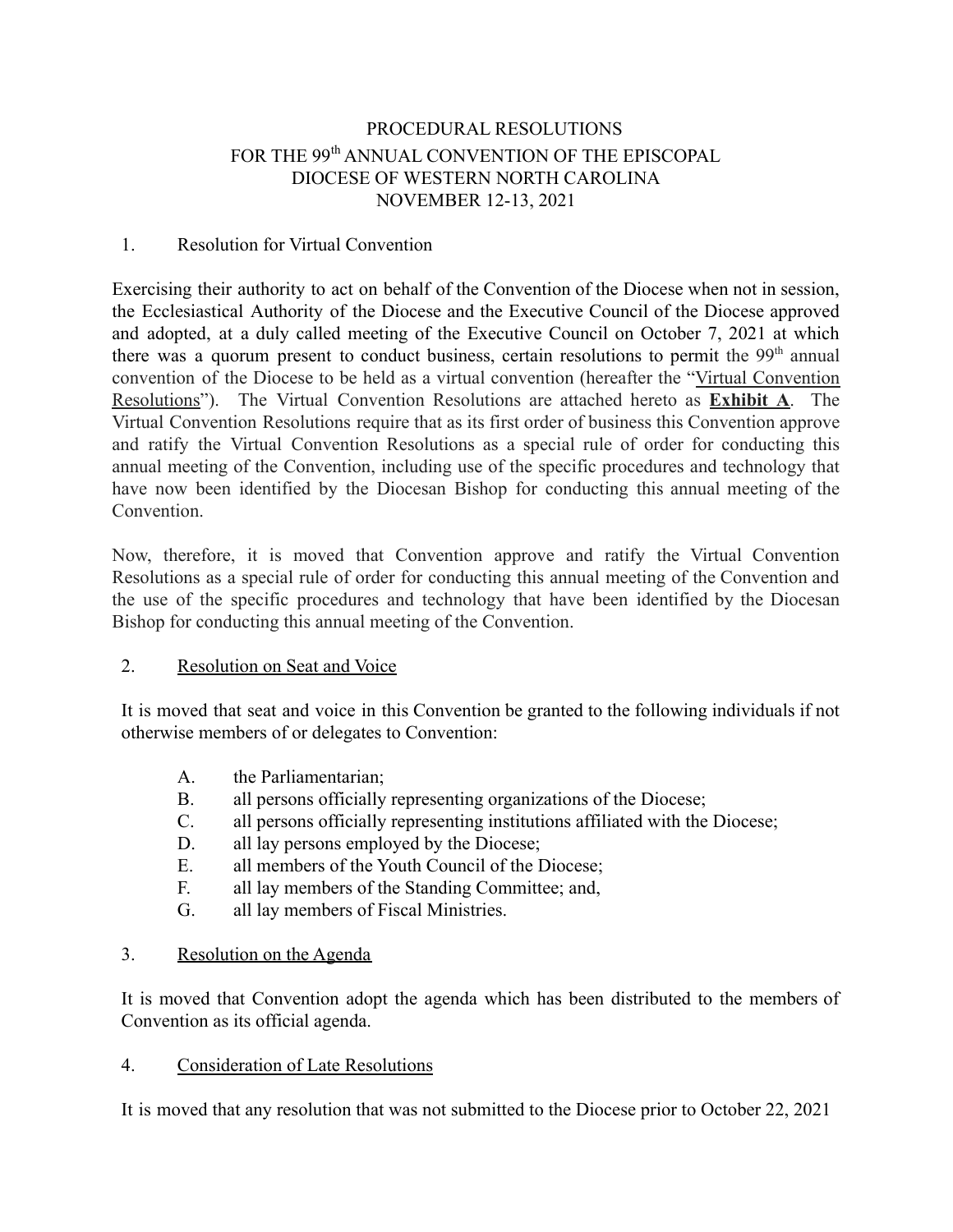is not eligible for consideration at Convention unless such resolution is accompanied by a motion for consideration of such resolution and such motion for consideration is approved by two-thirds of the members of Convention present and voting on the matter. The foregoing, however, shall not apply to a resolution presented by either the Chancellor or the Committee on Constitution and Canons that addresses or pertains to any amendments to or restatement of the Constitution or Canons of the Diocese, which resolutions may be presented during Convention and shall not require any second for consideration of the same.

## 5. Resolution on Legislative Committees

It is moved as follows in respect to legislative committees:

- A. The Convention's presiding officer, in his discretion, may refer each main or principal resolution and each discussion paper to an appropriate legislative committee, and he shall appoint the members and a chairperson of the legislative committee, except that members of the Committee on Constitution and Canons shall be nominated and elected by Convention as provided by the Constitution. This provision shall not apply to subsidiary or incidental resolutions or motions, the procedural resolutions by which Convention is organized or courtesy resolutions. The legislative committee to which a resolution is referred shall consider the resolution and report on it to Convention in one of the following forms:
	- (1) Recommends adoption, with or without amendment, in which case the question for Convention shall be on the adoption of the resolution in the form presented by the reporting committee.
	- (2) Recommends rejection, with or without reasons, in which case the question for Convention shall be on the adoption of the resolution, notwithstanding the recommendation of the committee for rejection.
	- (3) Moves that the resolution be tabled or that the committee be discharged from further consideration of the resolution because:
		- (a) The matter is not within the scope of the committee's function;
		- (b) The matter has already been dealt with by action of Convention; or
		- (c) For other reasons.
- B. It shall be presumed that a resolution, if timely submitted to Convention and considered by a legislative committee, has been moved and seconded. When a legislative committee reports on a resolution, it shall not be necessary for the resolution again to be moved and seconded.
- 6. Resolution on Elections and Ballots